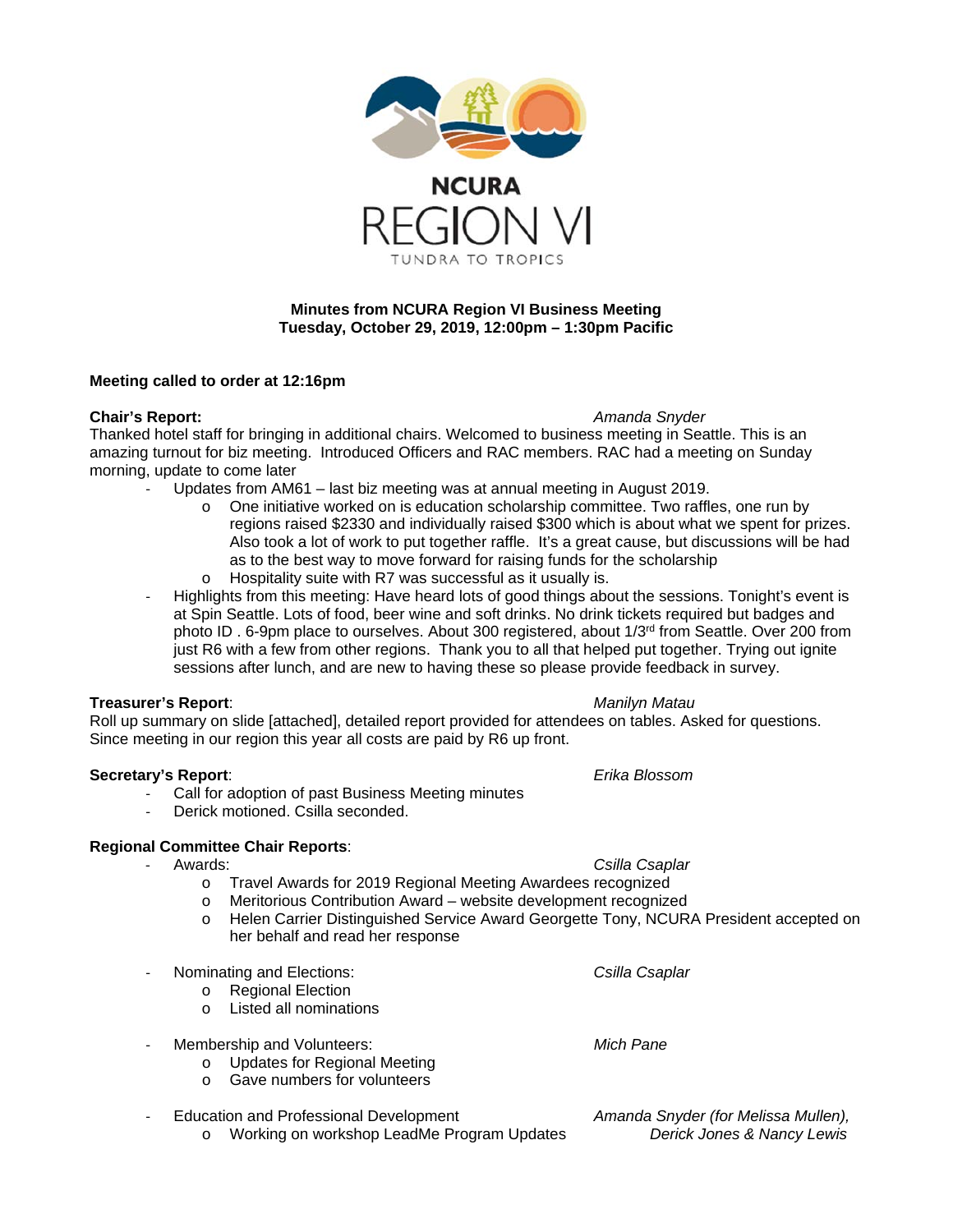- **National Reports:**
	- Board of Directors *Derick Jones*
	- Started year with meeting in Puerto Rico to prepare for upcoming PRA/FRA, also have new investigator track for those interested in presenting; major initiative diversity and inclusion, push for equity in the organization; more coming in 2020; NCURA research program..leadme presents projects for their organization; now if those projects could be turned into grants funded by NCURA; thank you to all that serve on national committees.
	- Nomination & Leadership Development Committee *Csilla Csaplar*
	- fair number of really good candidates for the open positions; will meet next week to consider applicants

- Website Committee (Ad Hoc) *Kevin Stewart*

- Professional Development Committee *Nicole Joyce Tony*
- The PDC is working on a lot of initiatives; strategic plan for working with other entities, working on course for auditors in person; webinar developed for executive leadership to take modules at their leisure both coming in early 2020
- Educational Scholarship Fund Committee *Krista Roznovsky*
- successful in fundraising; had 15 scholarships applicants for spring 2020; recommendations sent to board for approval; keep spreading the word

- Regional Meeting Site Selection Committee (Ad Hoc)
	- $\circ$  2020 Region VI/VII Meeting Hold the Date for 2020; if you want to volunteer reach out to Mich; save the date in packet for the 2020 meeting regional meeting; new ad hoc committee to select a site; members listed on slide; hopefully RFPs to be sent out soon to California, Alaska for 2021

### **New/Continuing Topics:**

- Updates from the 10/27/19 RAC Meeting *Amanda*
- Discussed enhancing the pipeline for leadership that is inclusive and diverse; will have more info on website about the committees so that there is understanding and help in finding interest and time commitment needed; we've been functioning with committees that are not standing like EPDC; hope to have those adhoc committees moved to standing committees; looking at the site selection committee; marketing and communication; this will open up more volunteer oppotunities
- 
- **Regional Communications & Branding Efforts**
- Other new business? Asked for questions

## **Adjourn motion to adjourn at 1:15 by Derick, seconded by Mich**

## **Chair-Elect Report:** *Vanessa Quiroz Hotz*

- 2021 Regional Meeting *Amanda & Vanessa*